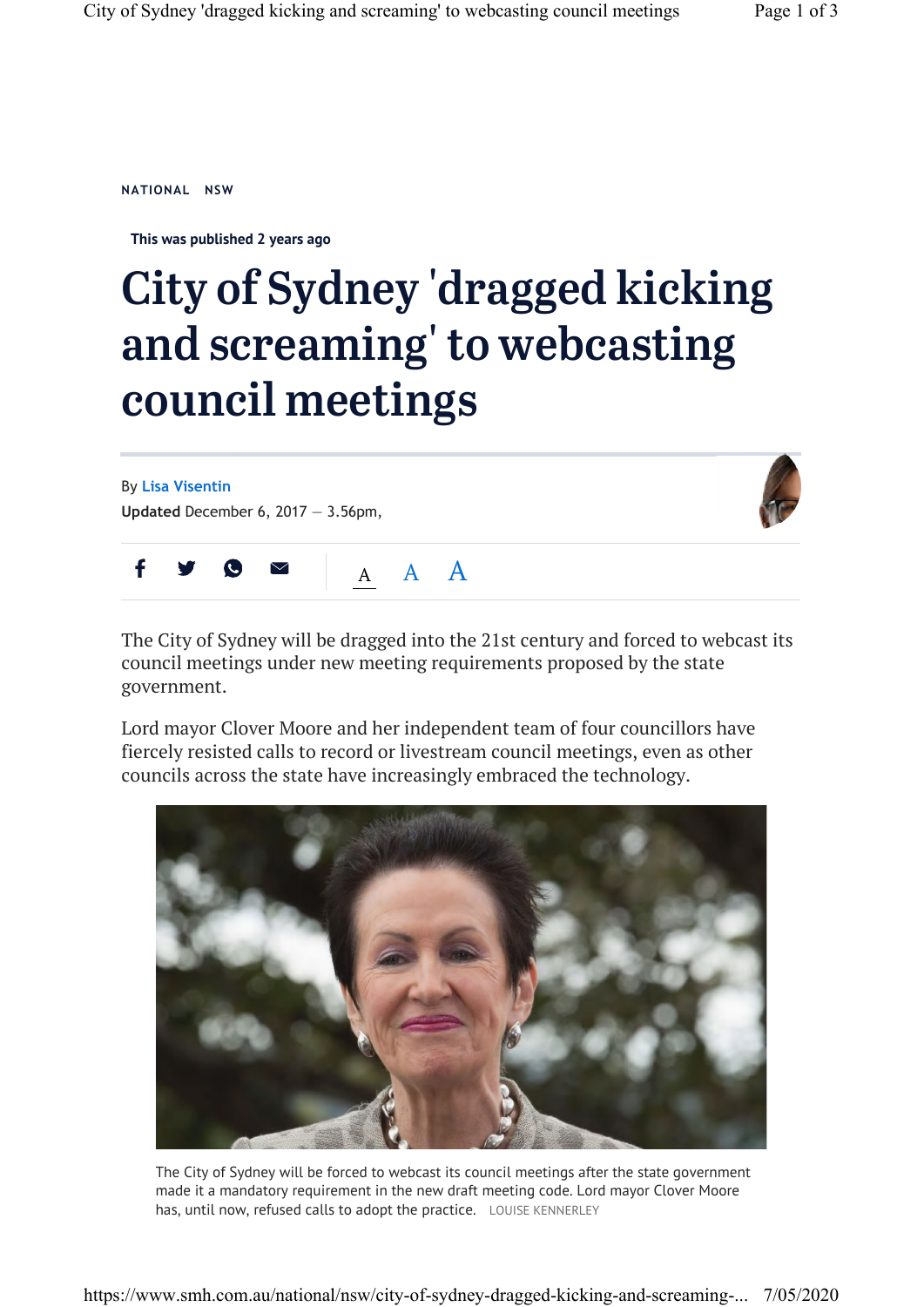However, ratepayers may be able to watch council meetings online as early as next year, after webcasting was made a mandatory requirement in a new draft model code of meeting practice, which will apply to all NSW councils.

Announcing the new code on Wednesday, local government minister Gabrielle Upton said webcasting would improve transparency and public involvement in council processes.



City of Sydney Liberal councillor Craig Chung has welcomed the state government's draft new meeting code that proposes to make webcasting of council meetings mandatory.

"The reality is that many of us are time-poor and with our work and family responsibilities it is simply not practical to expect all ratepayers who wish to attend council meetings to be able to attend," Ms Upton said.

The move was welcomed by Liberal councillor Craig Chung, who has campaigned for the council to introduce live-streaming of meetings.

"The City of Sydney are going to be dragged kicking and screaming to the modern age of technology to livestream council meetings," Cr Chung said.

The City of Sydney's is the state's most wealthy council and has annual budget of more than \$500 million. But it has retained the outdated practice of recording proceedings solely through note-takers equipped with pens and paper.

"There's no audio, there's no permanent record except from the shorthand notes of the secretariat," Cr Chung said.

"They do their best, but there are occasions when they've wrongly recorded how individual councillors voted and incorrectly recorded what was said at the council meeting."

Residents and ratepayers who want to observe the decision-making process must physically attend Town Hall and watch from the public gallery.